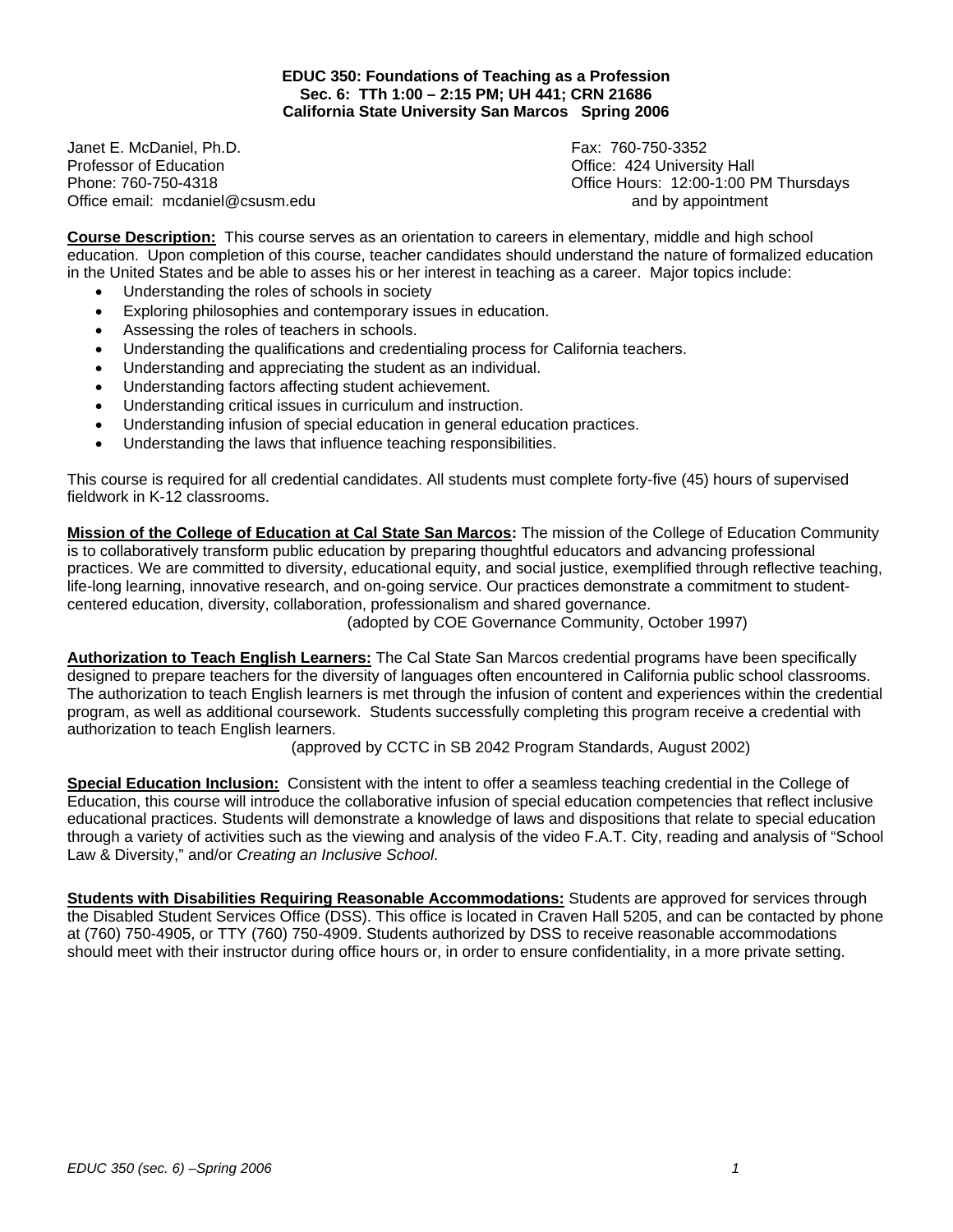**College of Education Attendance Policy:** Due to the dynamic and interactive nature of courses in the College of Education, all students are expected to attend all classes and participate actively. Absences and late arrivals/early departures will affect the final grade. A minimum grade of C+ is required in Educ 350 to qualify as prerequisite for admission to the Cal State San Marcos teacher credential program. COE attendance policy states, "At a minimum, students must attend 80% of class time, or s/he may not receive a passing grade for the course at the discretion of the instructor. Individual instructors may adopt more stringent attendance requirements." Should students have extenuating circumstances, please contact the instructor as soon as possible. In this section of Educ 350, the instructor has adopted this additional policy: If you miss three class sessions, you cannot receive a grade of A or A -; if you miss four class sessions, you cannot receive a grade of B+ or B.

**Credential Program Recommendations:** As one of several evaluation methods, Educ 350 course instructors are asked for feedback concerning credential candidates who are applying for programs at Cal State San Marcos. Keep in mind that your professionalism and hard work in this class not only affect your course grade, but also indicate your readiness for a credential program.

**Field Work:** In addition to in-class work, assigned readings and projects, students will participate in forty-five (45) hours of supervised fieldwork assignments in a variety of public school settings. Approximately half of your time should be spent in one teacher's classroom, and the remainder of the time should be distributed among other classrooms. A recommendation (usually from the classroom teacher where most of the fieldwork is done), as well as a Field Experience Recommendation Form with documented hours and teacher verification, are requirements for admission to the Cal State San Marcos Teacher Credentialing programs.

**Use of Technology:** Students are expected to demonstrate competency in the use of various forms of technology (i.e. word processing, electronic mail, iLEARN/WebCT, use of the Internet, and/or multimedia presentations). Specific requirements for course assignments with regard to technology are at the discretion of the instructor. Keep a digital copy of all assignments for use in your teaching portfolio. Details will be given in class.

**Teaching Performance Expectation (TPE) for EDUC 350**: A primary goal of Educ 350 is to begin the process of developing teacher candidates to become professional educators. The following TPE of the California Commission for Teacher Credentialing is expected to be met during this course:

# **TPE 12: Professional, Legal and Ethical Obligations**

Candidates are aware of their own personal values and biases and recognize ways in which these values and biases affect the teaching and learning of students. They resist racism and acts of intolerance. Candidates appropriately manage their professional time spent in teaching responsibilities to ensure that academic goals are met.

Candidates for a Teaching Credential understand and honor legal and professional obligations to protect the privacy, health, and safety of students, families, and other school professionals. They are aware of and act in accordance with ethical considerations and they model ethical behaviors for students. Candidates understand and honor all laws relating to professional misconduct and moral fitness.

# **Teaching Performance Assessment for Developing as a Professional Educator**

The successful completion of the personal philosophy assignment is a requirement for completion of this course and is a component of partially meeting the TPE described above. This statement will be used for assessment both in the course and at completion of the College of Education program. Retain an electronic copy of your statement for submission for your portfolio at the completion of your teacher education program.

**Class Discussions and Participation:** Students will engage in active learning each class session, and will be expected to actively participate.

- Do you participate in class discussions productively, sharing your knowledge and understandings?
- Do you interact productively with your peers, taking on a variety of roles (leader, follower, etc.)?
- Do you contribute appropriately to group work—do you "do your share"?
- Are you able to accept others' opinions?
- Are you supportive of others' ideas?
- Do you support your peers during their presentations?
- Can you monitor and adjust your participation to allow for others' ideas as well as your own to be heard?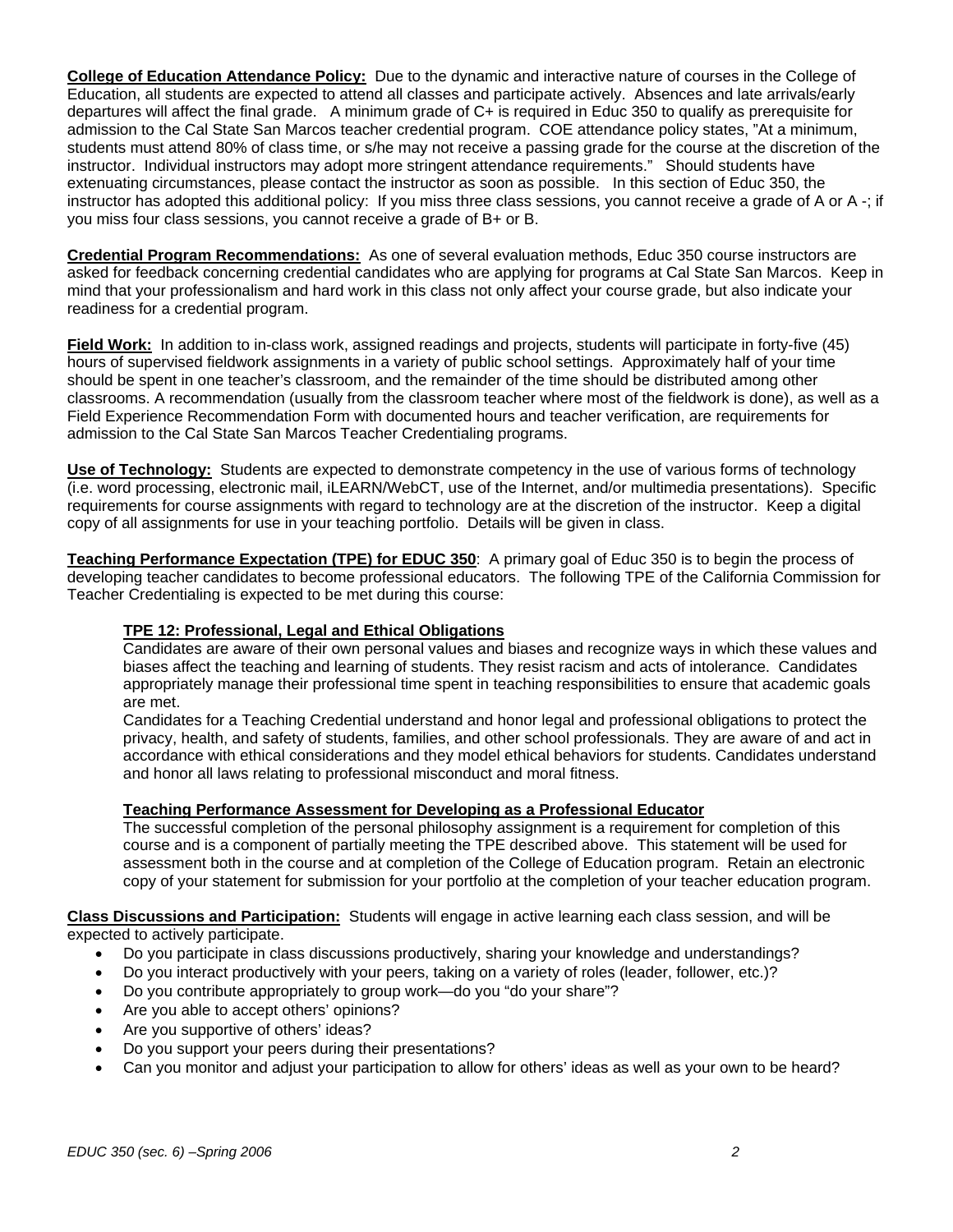**Course Requirements:** Teacher education is a professional preparation program. It is expected that students will come to class prepared to discuss the readings, submit required assignments, and participate in class activities. Students are expected to adhere to academic honesty and integrity, standards of dependability, confidentiality and writing achievement. Because it is important for teachers to be able to effectively communicate their ideas to students, parents, colleagues, and administrators, writing that is original, clear and error-free is a priority for the College of Education. It is expected that work will be turned in on time. Please discuss individual issues with the instructor. Points will be deducted if assignments are submitted late (10% penalty per day late; no credit will be awarded if the assignment is one week late).

### **Required Texts:**

Armstrong D.G., Henson, K.T., and Savage, T.V. (2005). *Teaching Today* (7<sup>th</sup> ed.). Merrill Prentice Hall. Villa, R. A. and Thousand, J. S. (2005). *Creating an Inclusive School* (2nd ed.)*.* Alexandria, VA: Association for Supervision and Curriculum Development.

### **One of the Following "Choice Books":**

Codell, E. R. (2001). *Educating Esmé.* Chapel Hill, NC: Algonquin. Diver Stamnes, A. (1995). *Lives in the Balance.* Albany, NY: SUNY Press. Foster, M. (1997). *Black Teachers on Teaching*. New York: New Press. Jennings, K. (Ed.). (1994). *One Teacher in 10.* Los Angeles: Alyson Books. McCourt, F. (2005). *Teacher Man: A Memoir.* New York: Scribner. Michie, G. (1999). *Holler If You Hear Me.* New York: Teachers College Press.

#### **Assignments and grading:**

Interview of a teacher 10 points and the state of a teacher 10 points of the state of the state of the state of the state of the state of the state of the state of the state of the state of the state of the state of the st Details will be given in class. The written report is due on February 2.

#### Classroom observation reports 15 points 15 points 15 points 15 points 15 points 15 points 15 points 15 points 15 points 15 points 15 points 15 points 15 points 15 points 15 points 15 points 15 points 15 points 15 points 15

Using the classroom observation instrument provided in class, write up fifteen 30-minute observations in your field sites. Submit five of these on the dates on the course schedule.

#### Essay: First-hand Accounts of Teachers 10 points

Prepare a 3-page essay on the teacher(s) whose experiences were chronicled in your choice book. How did the teacher(s) in your book tell her/his/their story(ies)? How did the teacher(s) learn about the students and their needs? What did the teacher(s) do to address the students' needs? How did the teacher(s) find fulfillment in the career of teaching? How does the experience of the teacher(s) relate to the readings and discussions from your coursework this semester? You must make explicit connections to coursework, and you must relate the book to your own thinking about teaching. You and the others who read the same book will share your book to your classmates in a creative presentation.

#### School Law and Diversity 10 points 10 points 10 points 10 points 10 points 10 points 10 points 10 points 10 points 10 points 10 points 10 points 10 points 10 points 10 points 10 points 10 points 10 points 10 points 10 poin

Details will be given in class.

## Contemporary issues research 15 points and the contemporary issues research 15 points and 15 points of the contemporary issues research 15 points and 15 points of the contemporary issues research 15 points and 15 points of

Choose (1) an issue that interests you (from the topics given to you by the instructor) and (2) a partner with whom to work. Research the issue and prepare an oral report to share in class. The report should describe and analyze the issue. Reports to the class will be spaced out over the class periods during the second half of the semester. When you present your research orally, provide a one-page summary and a reference list for your classmates.